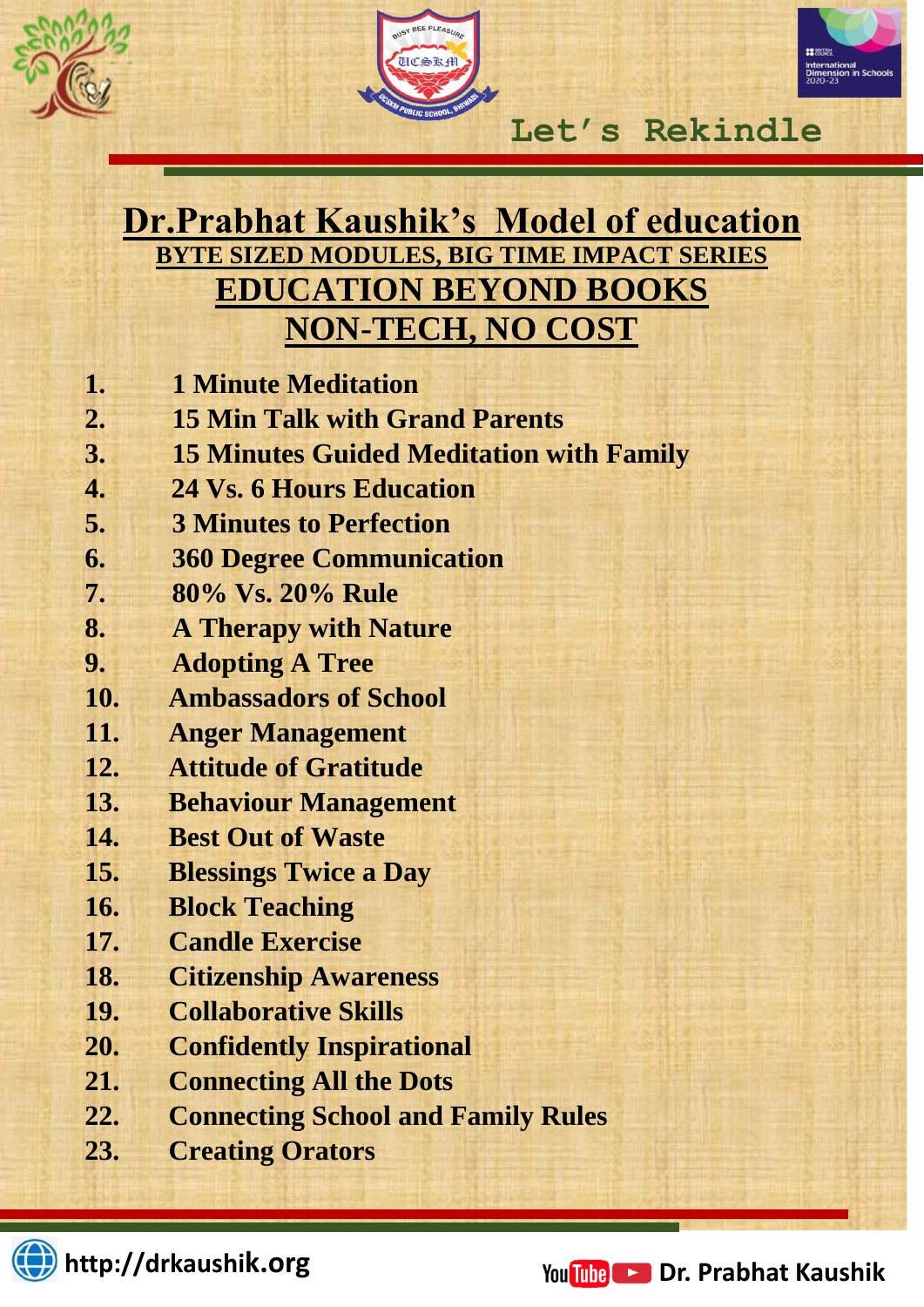





**Lives…**

- **24. Creativity Enhancement**
- **25. Critical Thinking**
- **26. Cultivating Values in Childhood**
- **27. Current Affairs Bytes**
- **28. Detoxification Is Medicine**
- **29. Developing Endurance**
- **30. Developing Students**
- **31. Each 1 Teach 1**
- **32. Emerging Students**
- **33. End To End Management of Students in School & at Home**
- **34. Entrepreneurship**
- **35. Exercise is Medicine.**
- **36. Fearless & Self Disciplined**
- **37. Finding Low Hanging Fruits**
- **38. Free Look-Ins Periods**
- **39. General Competency**
- **40. Greetings Committees**
- **41. Help A Needy**
- **42. How Expectations Reduce the Joy of Life**
- **43. I Am Manager of Myself**
- **44. I Am Not Football of Others' Opinions**
- **45. I Am the Craftsman of My Life**
- **46. I Can, I Will**
- **47. I Compete with My Yesterday**
- **48. Identify And Nurture Your Aptitude**
- **49. Identifying A Critic and A Mentor**
- **50. Incentivising Daily Routine**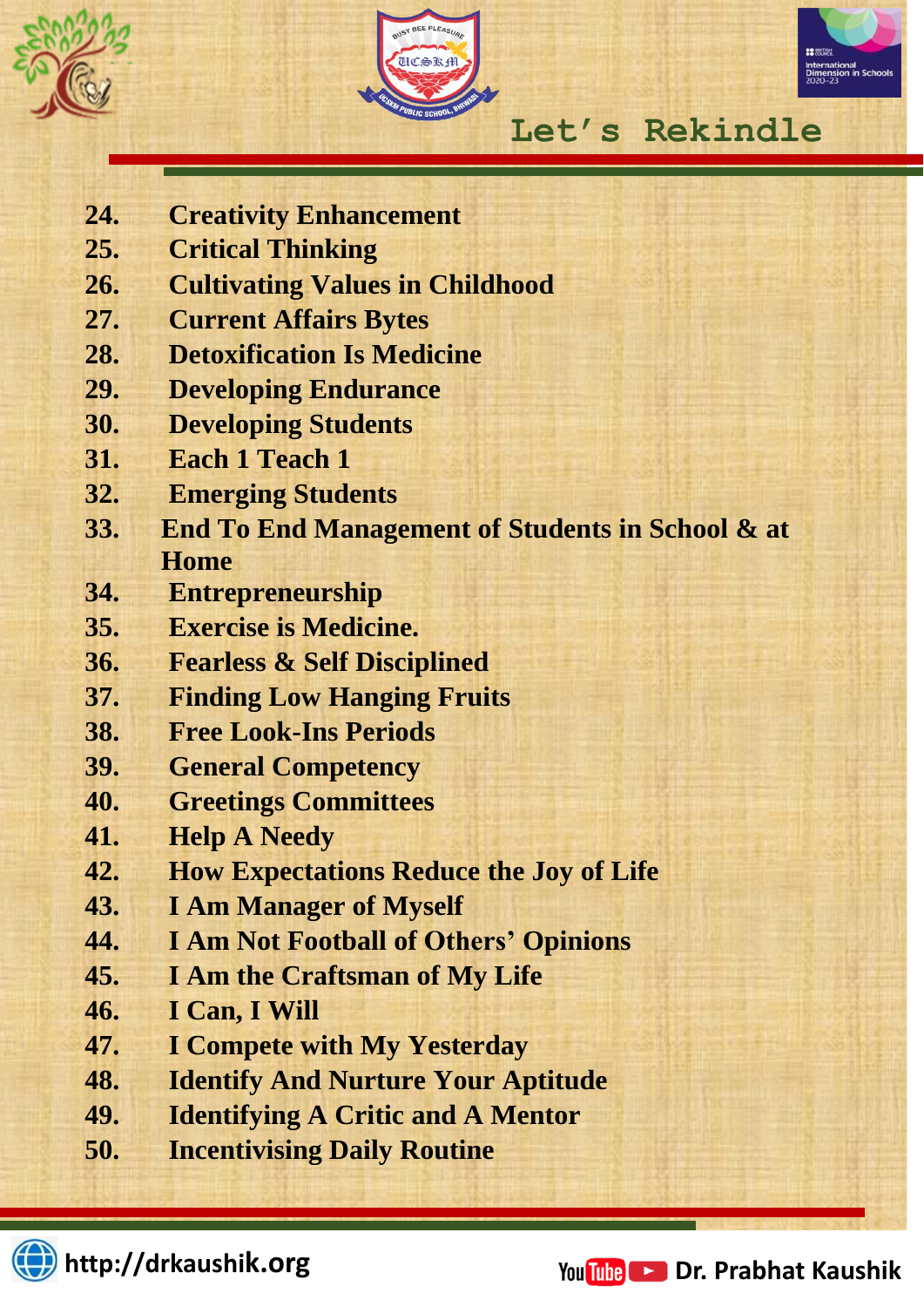





**Lives…**

- **51. Laughter is Medicine.**
- **52. Learning All Around**
- **53. Learning Time Management**
- **54. Let Me Be Eagle Mom**
- **55. Let Me Manage Time Before It Manages Me**
- **56. Let Me Nurture Myself**
- **57. Lunch With Principal Some Day**
- **58. Make Me Responsible**
- **59. Manage Self Today to Manage World Later**
- **60. Mastering Students**
- **61. Me Inspiration**
- **62. Media Literacy**
- **63. Meditation And Mental Well Being**
- **64. Mothers As School Supervisors**
- **65. Mothers Support in Doubt Clearance Daily**
- **66. My Campus My Home**
- **67. My Home My Temple My Parents My Gods**
- **68. My Parents, I Support**
- **69. My Plan, I Follow**
- **70. My School, I Recommend, Why Recommend**
- **71. Newspaper Summarisation/Vowel Cutting**
- **72. No Cost Creativity**
- **73. No Couch Potato**
- **74. No Junk Please**
- **75. Nurturing Giftedness**
- **76. Nurturing Multiple Intelligence**
- **77. Officers Like Qualities**
- **78. Our Parents, We Train**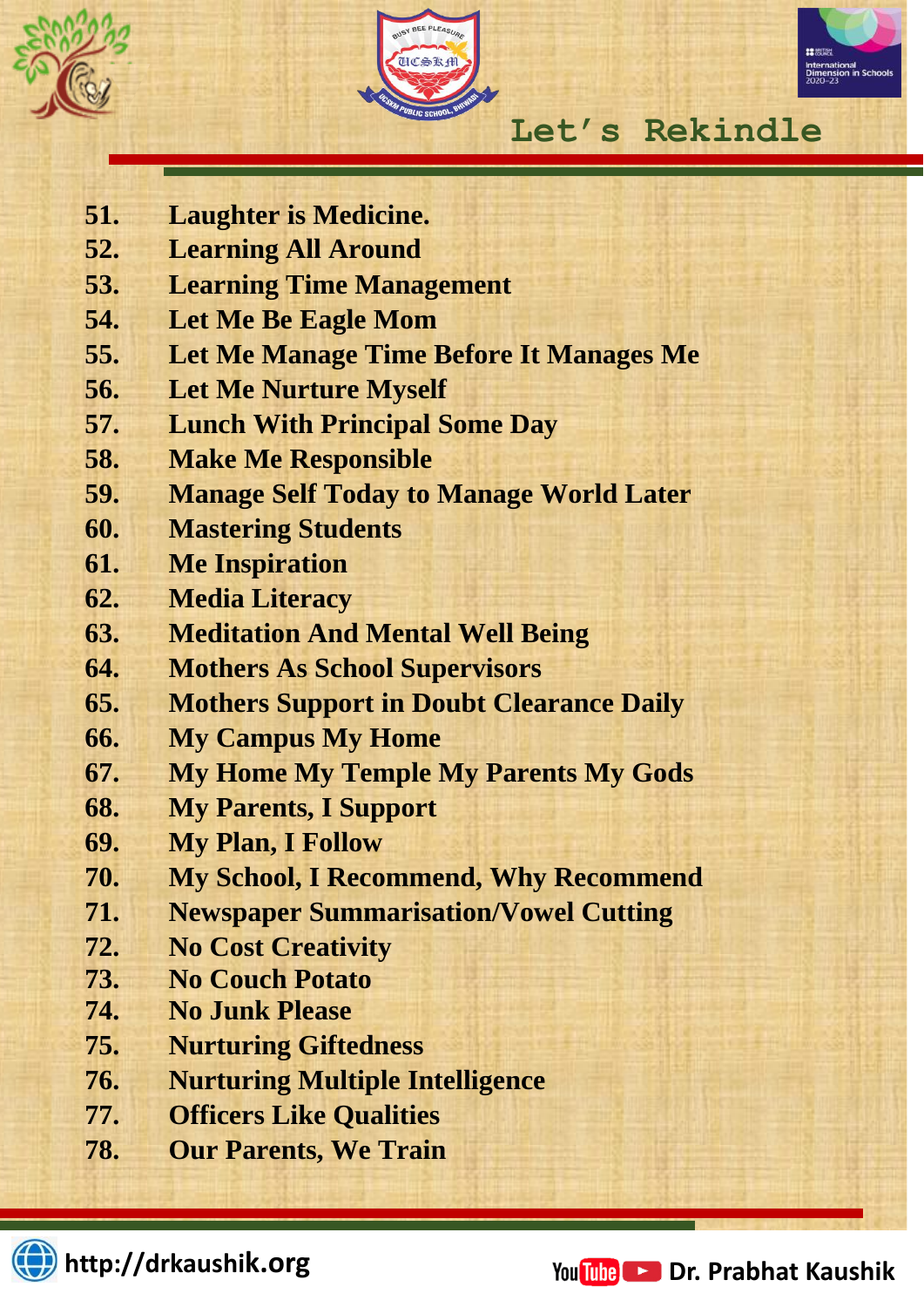





**Lives…**

- **79. Paced Learning**
- **80. Parents – Friends -Teachers**
- **81. Parents Are My Best Friends**
- **82. Parents Assessment & Certification: Rubric**
- **83. Parents Buddy**
- **84. Positivity All Around**
- **85. Principal's Daily Connect (Offline/ Online)**
- **86. Procrastinators Vs Doers**
- **87. Quality Circles (Home/Class/School)**
- **88. Quality Family Time**
- **89. Quitting Junk Food Is Medicine**
- **90. Reading Vs. Notes Writing**
- **91. Regular Potlucks**
- **92. Relationship Management**
- **93. Resource Literacy**
- **94. Same Teacher in School & At Home**
- **95. Self Esteem & Self Respect**
- **96. Sleep Is Medicine.**
- **97. Sound Character**
- **98. Speciality Of the Day**
- **99. Study Buddy**
- **100. Sunlight Is the Best Medicine.**
- **101. Syndicate Working**
- **102. Table Management**
- **103. Take Me Out of Comfort Zones**
- **104. Team Teaching**
- **105. Think Pair & Share**
- **106. Today Is Inevitable. Let Me Win Today**